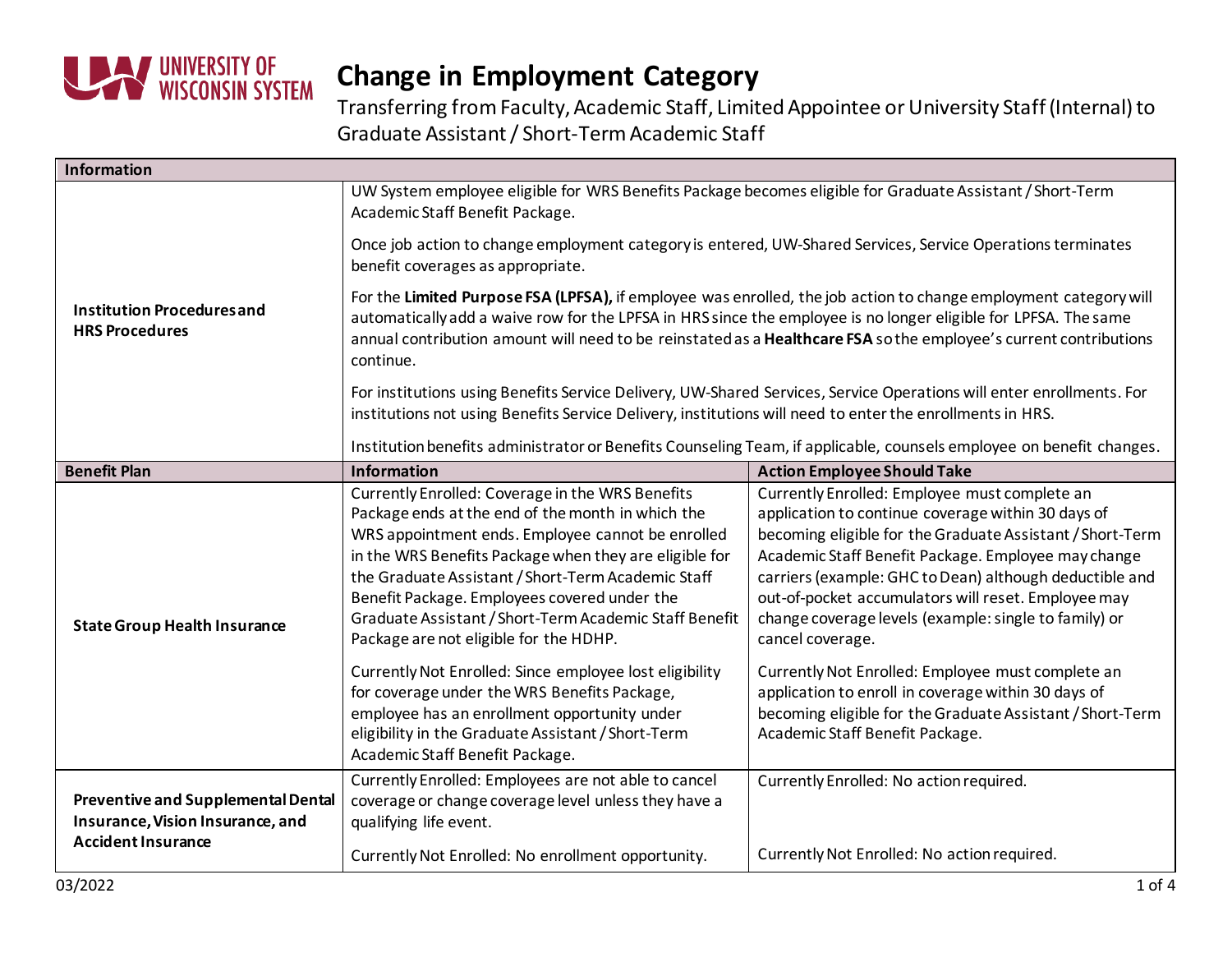

| <b>Benefit Plan</b>                                             | <b>Information</b>                                                                                                                                                                                                                                                                               | <b>Action Employee Should Take</b>                                                                                                                                                                       |
|-----------------------------------------------------------------|--------------------------------------------------------------------------------------------------------------------------------------------------------------------------------------------------------------------------------------------------------------------------------------------------|----------------------------------------------------------------------------------------------------------------------------------------------------------------------------------------------------------|
| Individual & Family Life Insurance                              | Currently Enrolled: Employees may reduce or cancel<br>coverage at any time.                                                                                                                                                                                                                      | Currently Enrolled: No action required.                                                                                                                                                                  |
| UW Employees, Inc. Life Insurance                               | Currently Not Enrolled: No enrollment opportunity.<br>Employee may apply through Evidence of Insurability at<br>any time.                                                                                                                                                                        | Currently Not Enrolled: No action required.                                                                                                                                                              |
| <b>State Group Life Insurance</b>                               | Currently Enrolled: Employees in the Graduate<br>Assistant / Short-Term Academic Staff Benefit Package<br>are not eligible for State Group Life Insurance.<br>Employee will be disenrolled from the plan at the end<br>of the month they transfer. Employee will be sent a<br>conversion notice. | Currently Enrolled: Employee may want to consider<br>enrolling through Evidence of Insurability in other<br>available life insurance.                                                                    |
| <b>University Insurance Association</b><br>(UIA) Life Insurance | No longer eligible: Employee will remain enrolled in the<br>plan through the December 31 following the date of<br>transfer. Employee will be notified of their right to<br>convert coverage the December following their date of<br>transfer.                                                    | No longer eligible: If employee was enrolled and wants to<br>convert coverage, employee should submit a completed<br>conversion application to Securian within 31 days after<br>their coverage end date. |
|                                                                 | Newly eligible: If eligible, employee will automatically<br>be enrolled January 1st.<br>Inform employee about the plan if eligible.                                                                                                                                                              | Newly eligible: No action required by the employee.                                                                                                                                                      |
|                                                                 |                                                                                                                                                                                                                                                                                                  |                                                                                                                                                                                                          |
| <b>Accidental Death &amp;</b><br>Dismemberment (AD&D) Insurance | Employee may enroll or cancel coverage at any time.                                                                                                                                                                                                                                              | Employees may enroll or cancel coverage at any time.                                                                                                                                                     |
| <b>Income Continuation Insurance</b>                            | Currently Enrolled: Employees in the Graduate<br>Assistant / Short-Term Academic Staff Benefit Package<br>are not eligible for Income Continuation Insurance.<br>Employee will be disenrolled from the plan at the end<br>of the month they transfer.                                            | Currently Enrolled: No action required.                                                                                                                                                                  |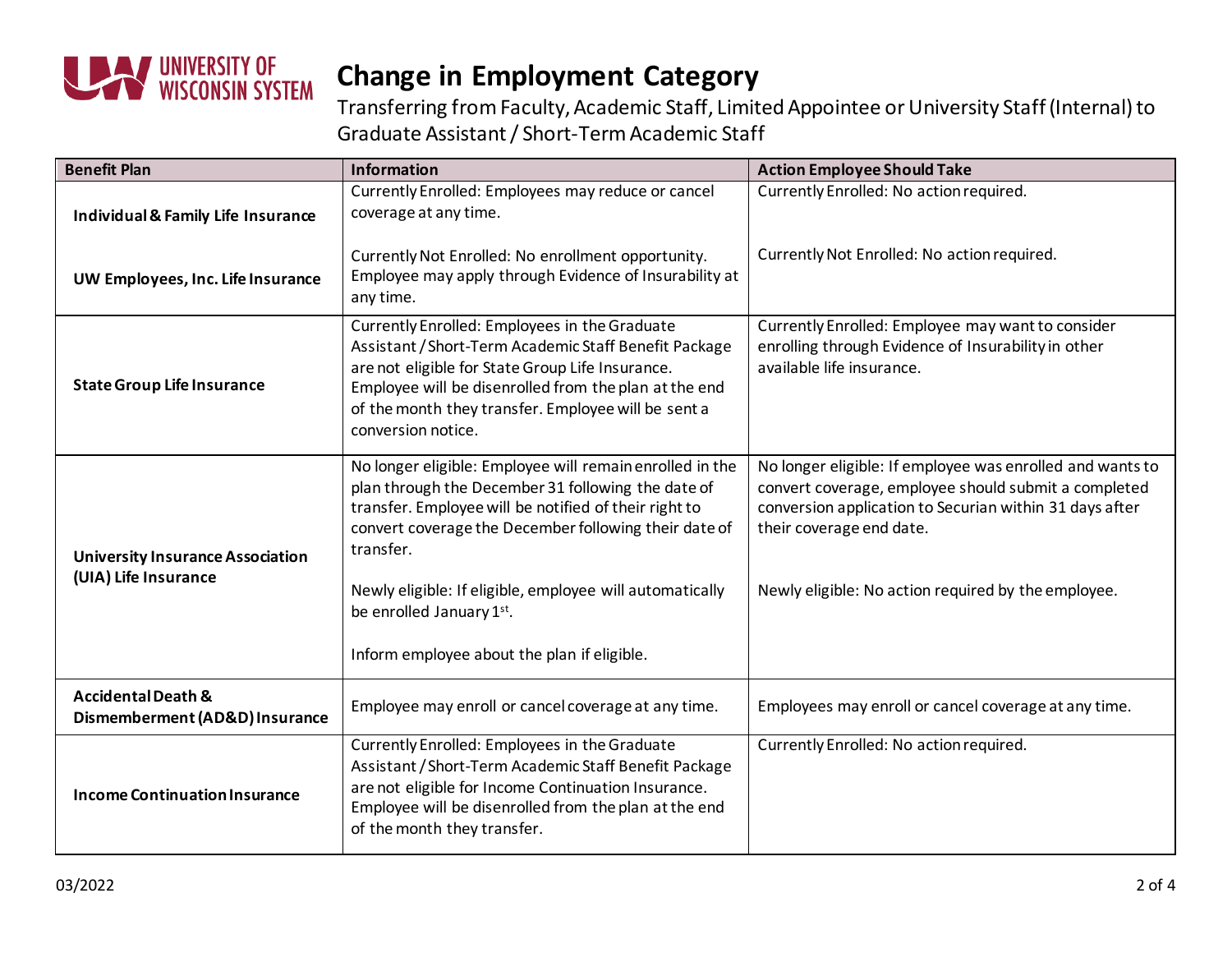

| <b>Benefit Plan</b>                      | <b>Information</b>                                                                                                                                                                                                                                                                                                                                                                                                                                                                                                                                                                         | <b>Action Employee Should Take</b>          |
|------------------------------------------|--------------------------------------------------------------------------------------------------------------------------------------------------------------------------------------------------------------------------------------------------------------------------------------------------------------------------------------------------------------------------------------------------------------------------------------------------------------------------------------------------------------------------------------------------------------------------------------------|---------------------------------------------|
|                                          | Currently Enrolled: Employee is not able to change<br>contribution amount. Employee remains enrolled in the<br>plan. Employee is not eligible for the Limited Purpose<br>FSA (LPFSA).                                                                                                                                                                                                                                                                                                                                                                                                      | Currently Enrolled: No action required.     |
| <b>Flexible Spending Accounts (FSA)</b>  | If employee was enrolled in the LPFSA, the LPFSA will<br>end at the end of the month they became eligible for<br>the Graduate Assistant / Short-Term Academic Staff<br>Benefit Package. Employee must be manually enrolled<br>in the <b>Healthcare FSA</b> with the same annual goal<br>amount, so their current contributions continue.                                                                                                                                                                                                                                                   |                                             |
|                                          | Currently Not Enrolled: No enrollment opportunity.                                                                                                                                                                                                                                                                                                                                                                                                                                                                                                                                         | Currently Not Enrolled: No action required. |
| <b>Health Savings Account (HSA)</b>      | Currently Enrolled: Employee is not eligible for the HSA<br>as of the last day of the month they became eligible for<br>the Graduate Assistant / Short-Term Academic Staff<br>Benefits Package. Enrollment and contributions in HRS<br>will automatically be terminated.<br>The HSA administrator will update the employee's<br>account to reflect an individual orphan account. This<br>means that the employee will be responsible for the<br>monthly administrative fee. The employee can continue<br>to use the funds in their HSA for eligible health, dental<br>and vision expenses. | Currently Enrolled: No action required.     |
| <b>Wisconsin Retirement System (WRS)</b> | Enrollment ends as of the date they transfer from a<br>WRS eligible position to a non-WRS eligible position.<br>For example, if the non-WRS appointment is effective<br>February 7, WRS enrollment ends February 6.                                                                                                                                                                                                                                                                                                                                                                        | No action required by the employee.         |